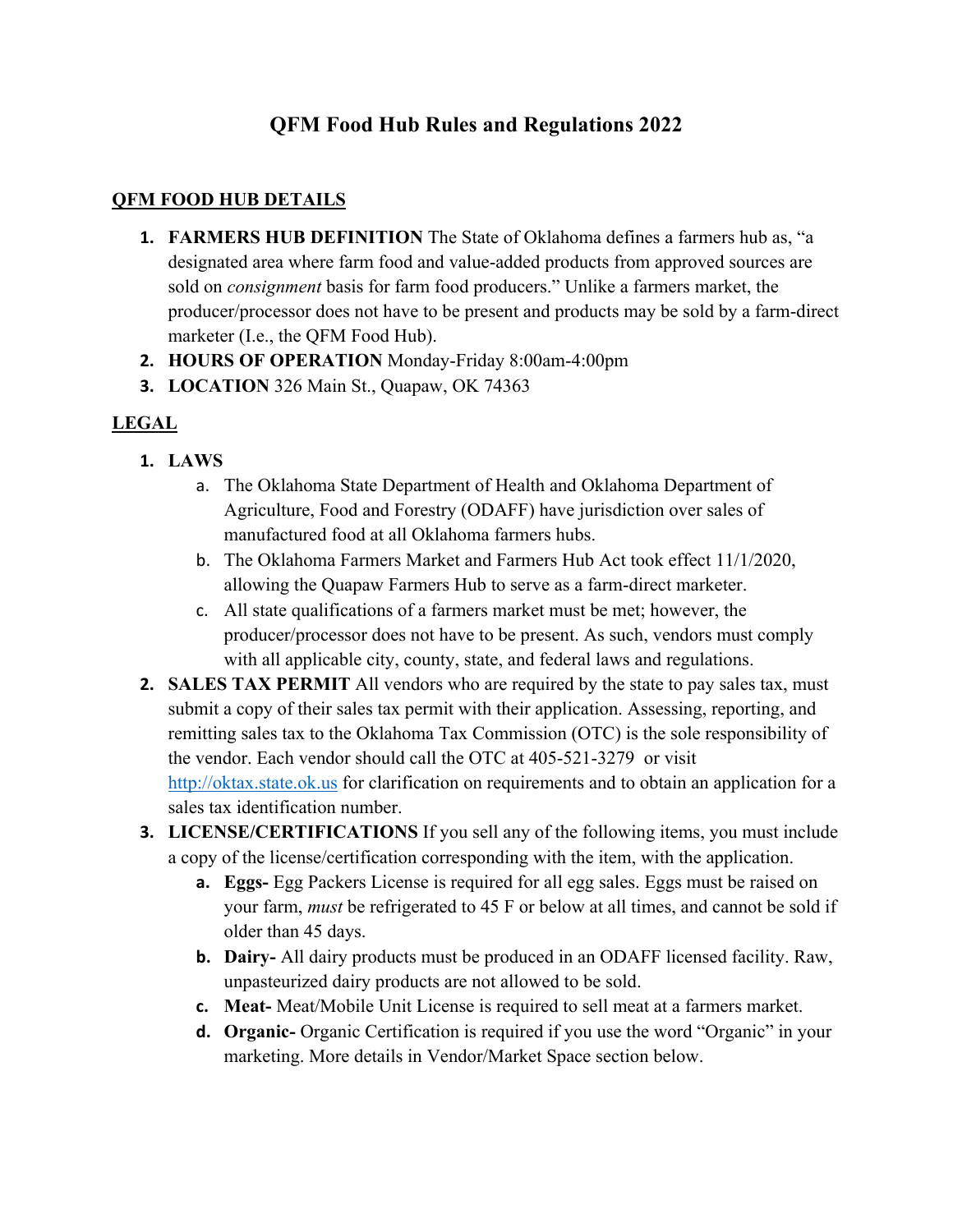- **e. Pecans, Peanuts, Other Nuts, and Grains** Whole grains may be customer ground and nuts may be customer cracked after sale. If cracked or ground prior to sale, this processing should take place in a licensed and/or inspected facility.
- **f. Honey-** Oklahoma beekeepers with annual production less than 500 gallons are not required additional licensing or inspection, as long as all honey is produced and sold by them or their family.
- **g. Baked Goods-** All baked goods must follow the Home Bakery Act of 2013.
- **h. Alcohol-** Alcohol products may be sold at the Quapaw Farmers Market only.
- i. No temporary licenses will be issued at the QFM Food Hub.

### **RULES/REGULATIONS**

- **1. APPLICATION** Potential vendors must complete the QFM Food Hub application and submit all applicable license/certifications to become an approved vendor.
- **2. PRODUCT DROP-OFF** Consignments will be accepted weekly on Monday and Tuesday from 8:00am-3:00pm. Non-perishable products may be left at the hub after close of business on farmers market days. Please call the Market/Hub Manager prior to dropoff.
- **3. RESALE** No reselling is permitted. All products must be grown/made by the vendor.
- **4. QUALITY CONTROL** Vendor will be responsible for ensuring that all items dropped off for consignment are clean, presentable, and are a quality product.
- **5. PRODUCT LABELS** Vendor must provide identification of the products and/or ingredients for any item that shall be consigned including:
	- a. Business/farm name
	- b. Name of products
	- c. Address where the product was grown and/or processed
	- d. Price with the 25% figured in
- **6. OWNERSHIP** The QFM Food Hub sells items on consignment only. Products remain property of the vendor until sold to customer.
- **7. CONSIGNMENT FEE** The QFM Food Hub's consignment fees are 25% of the item's retail price. Vendor is responsible for setting prices.
- **8. WASTE MANAGEMENT** Vendor is responsible for communicating what to do with unsold perishable products.
- **9. PAYMENT-** Vendors will be compensated for any products sold at the hub via check on a monthly basis. Checks will be available for pick up on the  $5<sup>th</sup>$  of every month. If the  $5<sup>th</sup>$ falls on a weekend or a federal holiday, checks will be available the following business day. Vendors can expect to receive an itemized list of sales and payments for items sold on consignment upon receiving their check. Only authorized employees are permitted to pick up vendor checks. Contact Alexis Dixon to add or remove names.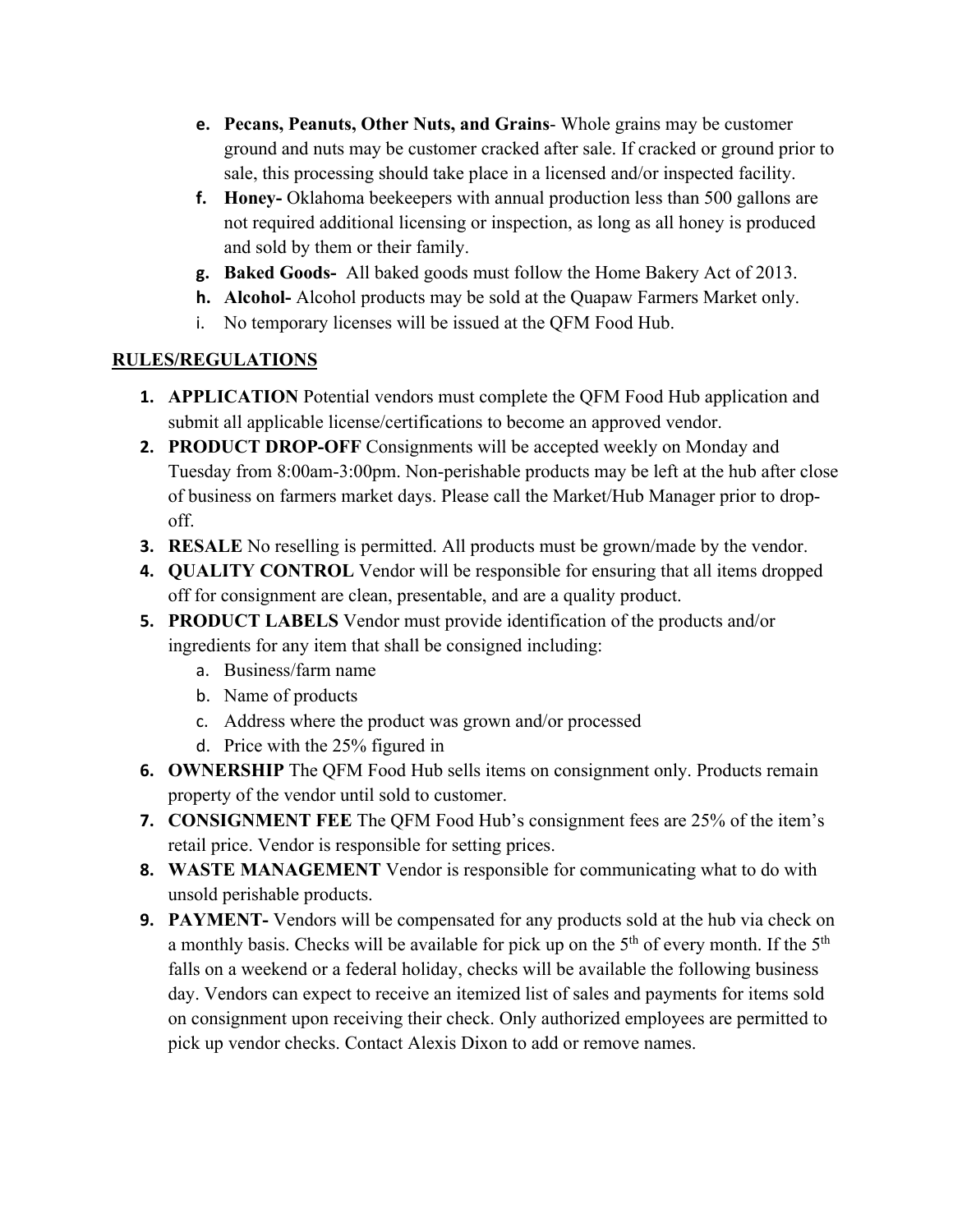# **QFM Food Hub Vendor Application 2022**

| Vendor Contact Name                                                                              |  |  |
|--------------------------------------------------------------------------------------------------|--|--|
|                                                                                                  |  |  |
|                                                                                                  |  |  |
|                                                                                                  |  |  |
|                                                                                                  |  |  |
| Is this a Native-owned business?                                                                 |  |  |
| $\Box$ Yes                                                                                       |  |  |
| $\Box$ No                                                                                        |  |  |
| Preferred method of communication                                                                |  |  |
| $\Box$ Phone                                                                                     |  |  |
| $\Box$ Text message                                                                              |  |  |
| $\Box$ E-mail                                                                                    |  |  |
| List all produce/products you plan to sell for the season                                        |  |  |
|                                                                                                  |  |  |
|                                                                                                  |  |  |
|                                                                                                  |  |  |
| Permits and Licenses- Must include a copy of all relevant permits/licenses with the application. |  |  |
| $\Box$ Sales Tax Permit                                                                          |  |  |
| <b>Example 3</b> Food Processor License                                                          |  |  |

- ❏ Egg Packers License
- ❏ Meat/Mobile Unit License
- ❏ Organic Certification
- ❏ Other applicable license or certification \_\_\_\_\_\_\_\_\_\_\_\_\_\_\_\_\_\_\_\_